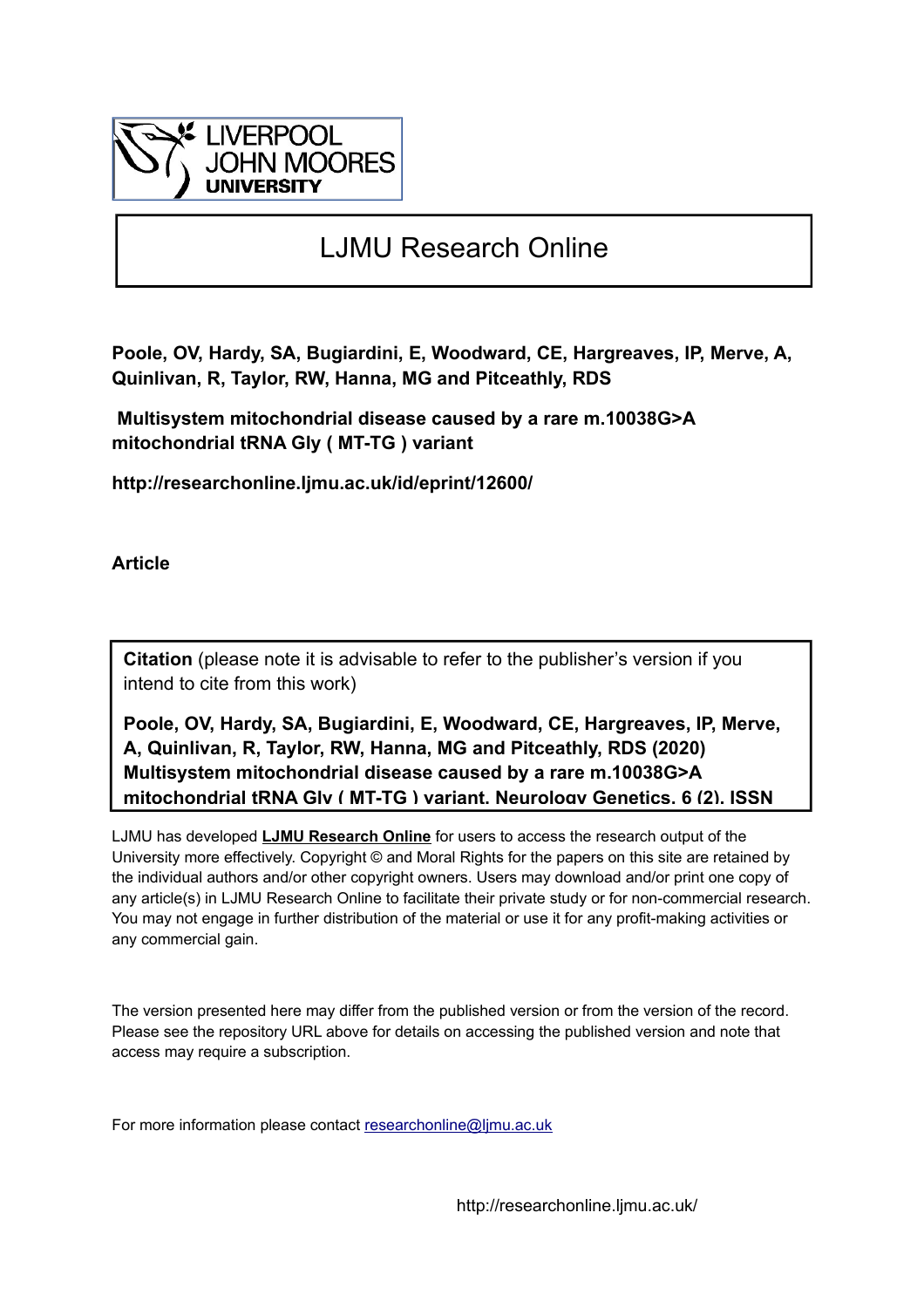# Multisystem mitochondrial disease caused by a rare m.10038G>A mitochondrial tRNA<sup>Gly</sup> (MT-TG) variant

Olivia V. Poole, MD,\* Alejandro Horga, MD, PhD,\* Steven A. Hardy, PhD, Enrico Bugiardini, MD, Cathy E. Woodward, BSc, Iain P. Hargreaves, PhD, FRCPath, Ashirwad Merve, PhD, FRCPath, Rosaline Quinlivan, FRCP, Robert W. Taylor, PhD, FRCPath, Michael G. Hanna, FRCP, and Robert D.S. Pitceathly, PhD, MRCP

Neurol Genet 2020;6:e413. doi:[10.1212/NXG.0000000000000413](http://dx.doi.org/10.1212/NXG.0000000000000413)

Most pathogenic mitochondrial DNA (mtDNA) variants occur in the 22 mtDNA-encoded tRNA (mt-tRNA) genes. However, despite more than 270 reported mt-tRNA gene mutations, only 5 reside within mt-tRNA<sup>Gly</sup>  $(MT\text{-}TG)$ .<sup>1</sup> We report a rare  $MT\text{-}TG$  variant and evaluate this, in addition to all previously reported  $MT-TG$  variants, against the published criteria used to help determine the pathogenicity of the mt-tRNA variants.<sup>2</sup>

## Case report

A 39 year old woman, born to nonconsanguineous parents, was reviewed in a specialist mitochondrial disorders clinic. She presented with hearing loss in her late teens followed by visual impairment, with bilateral cataracts, retinal dystrophy, and subsequent bilateral retinal detachments in her twenties; hypothyroidism in her thirties; and secondary amenorrhea. Clinical examination was otherwise normal, apart from short stature. There was no family history of neuromuscular or neurologic disease. Blood tests, including creatine kinase, plasma amino acids, acylcarnitine profile, very long chain fatty acids, and white cell enzymes, were normal. Plasma lactate was elevated (3.70 mmol/L, reference range 0.5–2.2 mmol/L). Nerve conduction studies and EMG showed no evidence of generalized myopathy or large fiber neuropathy. Histochemical analyses of muscle tissue revealed ragged-red and cytochrome c oxidase (COX) deficient fibers (figure A). Spectrophotometric determination of mitochondrial respiratory chain enzyme activities as a ratio to citrate synthase activity<sup>3</sup> confirmed decreased activities of complexes I (0.076, reference range 0.104–0.268) and IV (0.006, reference range 0.014–0.034). Analysis of the next generation sequencing data (Ilumina MiSeq) of the entire mitochondrial genome extracted from the muscle<sup>3</sup> revealed a rare m.10038G>A variant (GenBank reference accession number: NC\_012920.1) in MT-TG (figure B) that was present at variable heteroplasmy levels across tissue types: 15% blood, 40% urinary epithelial cells, and 92% skeletal muscle. Maternal transmission was confirmed: 3% mutant load was present in the mother's urinary epithelial cells (methodology detects heteroplasmy levels  $\geq 1\%$ ). Heteroplasmy levels within individual lasercaptured COX-positive and COX-deficient muscle fibers were quantified by pyrosequencing.<sup>4</sup> Single fiber segregation studies confirmed a higher mutation load in COX-deficient (mean 95.30%  $\pm$  0.50%, SD, n = 27) compared with COX-positive fibers (mean 78.92%  $\pm$ 4.43%, SD,  $n = 26$ ;  $p = 0.0005$ , figure C).

Go to [Neurology.org/NG](https://ng.neurology.org/content/6/2/e413/tab-article-info) for full disclosures. Funding information is provided at the end of the article.

Correspondence Dr. Pitceathly [r.pitceathly@ucl.ac.uk](mailto:r.pitceathly@ucl.ac.uk)

<sup>\*</sup>These authors contributed equally to the manuscript.

From the Department of Neuromuscular Diseases (O.V.P., A.H., E.B., R.Q., M.G.H., R.D.S.P.), UCL Queen Square Institute of Neurology and The National Hospital for Neurology and Neurosurgery, London, United Kingdom; Wellcome Centre for Mitochondrial Research (S.A.H., R.W.T.), Translational and Clinical Research Institute, Newcastle University, Newcastle Upon Tyne; Neurogenetics Unit (C.E.W.), and Neurometabolic Unit (I.P.H.), The National Hospital for Neurology and Neurosurgery; Division of Neuropathology (A.M.), UCL Queen Square Institute of Neurology; Department of Histopathology (A.M.), Camelia Botnar Laboratory, Great Ormond Street Hospital; and Dubowitz Neuromuscular Centre (R.Q.), Great Ormond Street Hospital, London, United Kingdom.

The Article Processing Charge was funded by the authors.

This is an open access article distributed under the terms of the [Creative Commons Attribution License 4.0 \(CC BY\),](http://creativecommons.org/licenses/by/4.0/) which permits unrestricted use, distribution, and reproduction in any medium, provided the original work is properly cited.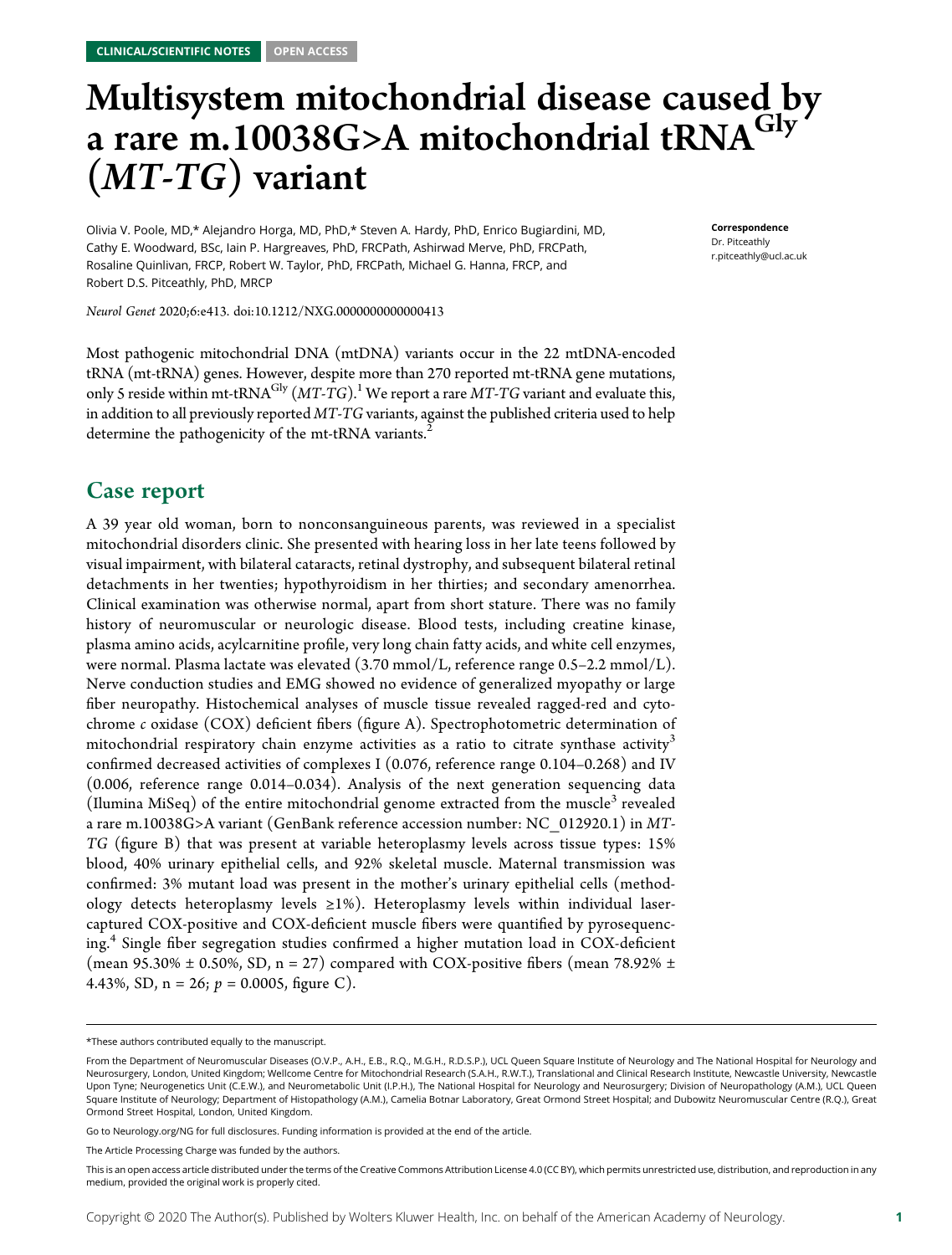Figure Characterization of a rare pathogenic MT-TG variant



(A) Staining of the muscle sections with haematoxylin and eosin demonstrated ragged-red fibers (\*) which were confirmed in the Gomori trichrome preparation (\*) with the inset showing high magnification of left top fiber. A number of fibers, often with ragged-redmorphology, showed a mild increase in the number of lipid droplets with Sudan black (\*). Sequential COX and SDH histochemistry demonstrated frequent COX-deficient fibers, some of which had a ragged red–like appearance (\*). The bar represents 100 µm for all stains with the inset 50 µm. (B) Two-dimensional cloverleaf structure of mitochondrial DNA-encoded tRNA<sup>Gly</sup>. Black arrows indicate previously reported pathogenic variants. Red arrow indicates the rare variant identified in our patient. (C) Single muscle fiber segregation studies. COX-deficient fibers, (blue circles) harbor a higher mutational load compared with COX-positive fibers (red circles). (D) Evolutionary conservation of the m.10038G residue across species. COX = cytochrome c oxidase; SDH = succinate dehydrogenase.

## **Discussion**

The m.10038G nucleotide is highly conserved across species (figure D, figure e-1, [links.lww.com/NXG/A248\)](http://links.lww.com/NXG/A248) and the G>A transition at this location disrupts a C-G Watson-Crick base pair in the TΨC stem of the tRNA molecule. The m.10038G>A variant is rare (absent from 3,450 in-house and  $48,882$  GenBank<sup>1</sup> sequences) and detectable at variable heteroplasmy levels across different tissues, with the highest levels in the postmitotic muscle. Histochemical and biochemical evidence of reduced complex I and IV activities in the muscle is supportive of impaired mitochondrial protein synthesis, whereas single fiber studies confirmed segregation of the COX defect with higher mutant levels. Consequently, the mutation would be considered "definitely pathogenic" based on the accepted criteria for assigning pathogenicity to tRNA mutations (table e-1, [links.lww.com/NXG/A249\)](http://links.lww.com/NXG/A249).<sup>2</sup>

Review of the 5 previously reported MT-TG variants according to these criteria (table e-1, [links.lww.com/NXG/A249\)](http://links.lww.com/NXG/A249) reveals that only 2 variants; m.9997T>C and m.10010T>C, should be considered "definitely pathogenic." Although the m.9997T>C variant has only been reported in one family, transmitochondrial cybrid studies support its pathogenic effects. The m.10010T>C variant has been reported a number of times, and its pathogenicity has been confirmed using single fiber segregation studies. The m.10006A>G variant has only been reported in individuals harboring additional mtDNA variants, and thus may represent a benign polymorphism or be insufficient to cause disease in isolation. Current evidence suggests that the m.10014A>G variant is a benign polymorphism. Finally, although the scoring system indicates that the m.10044A>G variant is "possibly pathogenic," it has been detected in healthy controls, and thus may represent a haplogroup specific polymorphism.<sup>5</sup>

It remains unclear why pathogenic variants occur more frequently in specific mt-tRNA genes. Possible explanations include intensive investigation of mt-tRNAs in which pathogenic variants have previously been identified, and survivor bias and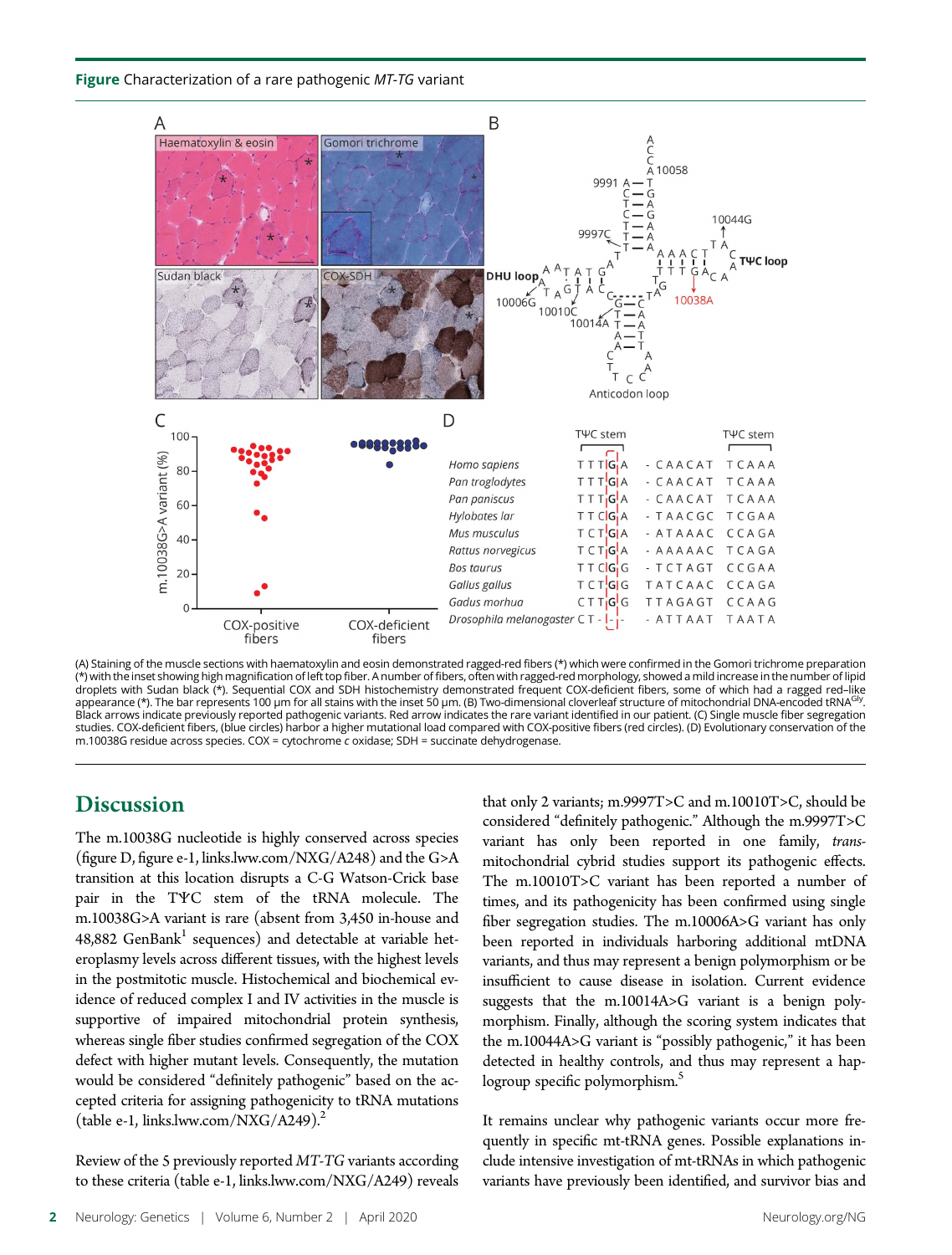the absence of maternal transmission of mutations in mt-tRNA genes linked with severe biochemical deficiencies, with isolated cases dissuading clinicians from further investigation of an underlying mitochondrial disorder.<sup>6</sup> Variants in mt-tRNA<sup>Gly</sup> affecting its canonical or noncanonical functions may also potentially be better tolerated than other mt-tRNAs or, conversely, be severely deleterious and embryonic lethal.

The detection of the rare mt-tRNA gene variants in suspected mitochondrial disease has become more commonplace, given the widespread availability of whole mtDNA high throughput sequencing. Furthermore, whole genome sequencing, which includes capture and deep sequencing of the mitochondrial genome, is identifying mtDNA variants in those in whom mitochondrial disease may not previously have been considered. However, despite advances in the DNA sequencing technology, the challenge of assigning pathogenicity to the rare mtDNA variants remains. It is therefore crucial that pathogenic variants are reported after confirmation using "gold-standard" techniques, for example, single fiber or transmitochondrial cybrid studies, given the implications to genetic counseling and the available reproductive options for mtDNA mutations, including mitochondrial donation. Moreover, generating a comprehensive data set for "definitely pathogenic" mt-tRNA variants would potentially advance the understanding of the molecular mechanisms underpinning the susceptibility of individual genes to deleterious variants and facilitate the development of targeted therapies to treat this group of disorders.

### Acknowledgment

The authors would like to sincerely thank the family that participated in the study.

### Study funding

Part of this work was undertaken in the University College London Hospitals/University College London Queen Square Institute of Neurology sequencing facility, which received a proportion of funding from the Department of Health's National Institute for Health Research Biomedical Research Centres funding scheme. This research was supported by the National Institute for Health Research University College London Hospitals Biomedical Research Centre. O.V. Poole has received funding from the Lily Foundation. R.W. Taylor is supported by the Wellcome Centre for Mitochondrial Research (203105/Z/16/Z), the Medical Research Council (MRC) International Centre for Genomic Medicine in Neuromuscular Disease, Mitochondrial Disease Patient Cohort (UK) (G0800674), the UK NIHR Biomedical Research Centre for Ageing and Age-related disease award to the Newcastle upon Tyne Foundation Hospitals NHS Trust, the MRC/EPSRC Molecular Pathology Node and The Lily Foundation. R.D.S. Pitceathly is supported by a Medical Research Council Clinician Scientist Fellowship (MR/S002065/ 1). The clinical and diagnostic mitochondrial services in London and Newcastle upon Tyne are funded by the UK NHS Highly Specialised Commissioners to provide the "Rare Mitochondrial Disorders" Service.

### **Disclosure**

The present study is not industry sponsored. O.V. Poole, A. Horga, S.A. Hardy, E. Bugiardini, C. Woodward, I.P. Hargreaves, A. Merve, R. Quinlivan, R.W. Taylor, M.G. Hanna, and R.D.S. Pitceathly report no disclosures. Go to [Neurology.org/NG](https://ng.neurology.org/content/6/2/e413/tab-article-info) for full disclosures.

### Publication history

Received by Neurology: Genetics July 7, 2019. Accepted in final form January 23, 2020.

### Appendix Authors Name Location Contribution Olivia V. Poole, MD UCL Queen Square Institute of Neurology and The National Hospital for Neurology and Neurosurgery, London, United Kingdom Study concept and design, Major role in acquisition of data, Analysis/ interpretation of data, Revising the manuscript for intellectual content Alejandro Horga, MD UCL Queen Square Institute of Neurology and The National Hospital for Neurology and Neurosurgery, London, United Kingdom Study concept and design, Major role in acquisition of data, Analysis/ interpretation of data, Revising the manuscript for intellectual content Steven A. Hardy, PhD Wellcome Centre for Mitochondrial Research, Translational and Clinical Research Institute, Newcastle University, Newcastle Upon Tyne, United Kingdom Major role in acquisition of data, Analysis/ interpretation of data, Revising the manuscript for intellectual content Enrico Bugiardini, MD UCL Queen Square Institute of Neurology and The National Hospital for Neurology and Neurosurgery, London, United Kingdom Major role in acquisition of data, Analysis/ interpretation of data, Drafting/revising the manuscript for intellectual content Cathy E. Woodward, **BSc** The National Hospital for Neurology and Neurosurgery, London, United Kingdom Major role in acquisition of data, Analysis/ interpretation of data, Revising the manuscript for intellectual content Iain P Hargreaves, PhD, FRCPath The National Hospital for Neurology and Neurosurgery, London, United Kingdom Major role in acquisition of data, Analysis/ interpretation of data, Drafting/revising the manuscript for intellectual content Ashirwad Merve, PhD, FRCPath UCL Queen Square Institute of Neurology, London, United Kingdom Major role in acquisition of data, Analysis/interpretation of data, Drafting/revising the manuscript for intellectual content Rosaline Quinlivan, FRCP UCL Queen Square Institute of Neurology and The National Hospital for Neurology and Neurosurgery, London, United Kingdom Analysis/interpretation of data, Drafting/revising the manuscript for intellectual content Robert W. Taylor, PhD, FRCPath Wellcome Centre for Mitochondrial Research, Translational and Clinical Research Institute, Major role in acquisition of data, Analysis/ interpretation of data, Drafting/revising the

manuscript for intellectual content

Newcastle University, Newcastle Upon Tyne, United Kingdom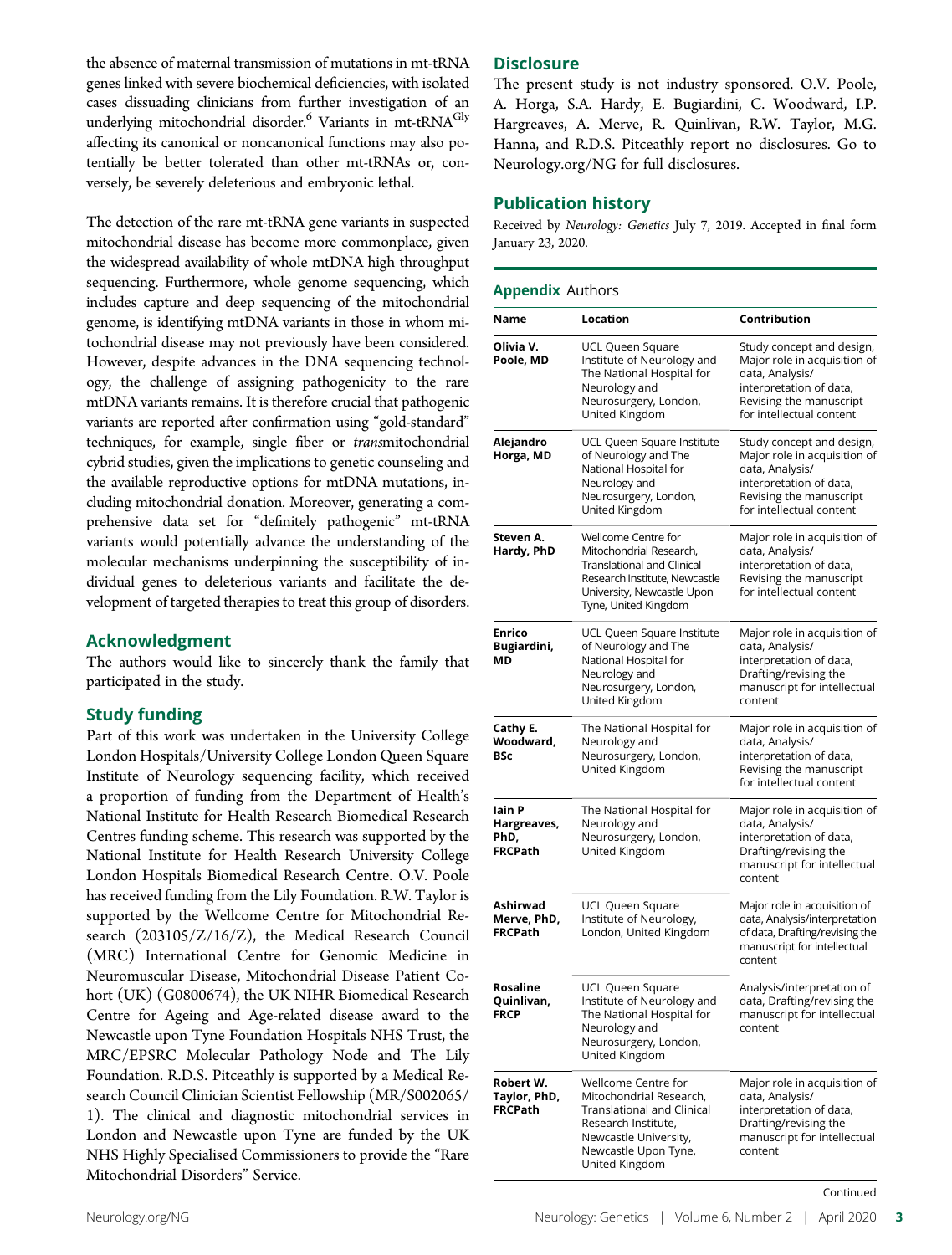### Appendix (continued)

| <b>Name</b>                              | Location                                                                                                                                                                                                                                                           | Contribution                                                                                                            |
|------------------------------------------|--------------------------------------------------------------------------------------------------------------------------------------------------------------------------------------------------------------------------------------------------------------------|-------------------------------------------------------------------------------------------------------------------------|
| Michael G.<br>Hanna, FRCP                | UCL Queen Square Institute<br>of Neurology and The<br>National Hospital for<br>Neurology and Neurosurgery,<br>London, United Kingdom                                                                                                                               | Study concept and design,<br>Analysis/interpretation of<br>data, Revising the<br>manuscript for intellectual<br>content |
| Robert D.S.<br>Pitceathly,<br><b>PhD</b> | Study concept and design,<br>UCL Queen Square<br>Analysis/interpretation of<br>Institute of Neurology and<br>The National Hospital for<br>data, Revising the<br>manuscript for intellectual<br>Neurology and<br>Neurosurgery, London,<br>content<br>United Kingdom |                                                                                                                         |

# References<br>1. Lott MT, Leip

- 1. Lott MT, Leipzig JN, Derbeneva O, et al. mtDNA variation and analysis using mitomap and mitomaster. Curr Protoc Bioinformatics 2013;44:1–23.
- 2. Yarham JW, Al-Dosary M, Blakely EL, et al. A comparative analysis approach to determining the pathogenicity of mitochondrial tRNA mutations. Hum Mutat 2011;32: 1319–1325.
- 3. Poole OV, Everett CM, Gandhi S, et al Adult-onset Leigh syndrome linked to the novel stop codon mutation m. 6579G> A in MT-CO1. Mitochondrion 2019;47: 294–297.
- 4. Blakely EL, Yarham JW, Alston CL, et al. Pathogenic mitochondrial tRNA point mutations: nine novel mutations affirm their importance as a cause of mitochondrial disease. Hum Mutat 2013;34:1260–1268.
- 5. Lehtonen MS, Meinilä M, Hassinen IE, Majamaa KJ. Haplotype-matched controls as a tool to discriminate polymorphisms from pathogenic mutations in mtDNA. Hum Genet 1999;105:513–514.
- 6. McFarland R, Elson JL, Taylor RW, Howell N, Turnbull DM. Assigning pathogenicity to mitochondrial tRNA mutations: when "definitely maybe"is not good enough. Trends Genet 2004;20:591–596.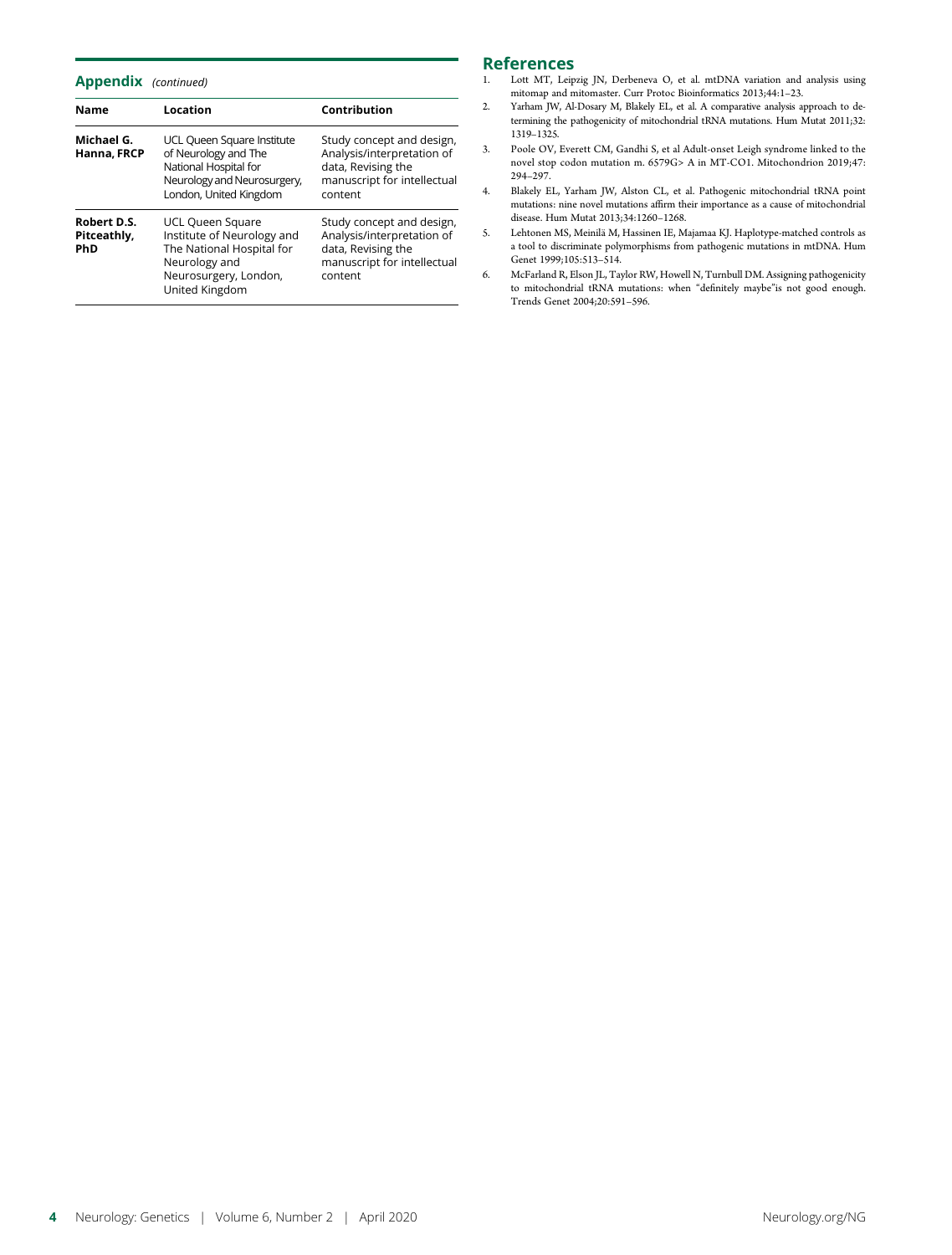# Neurology<sup>®</sup><br>Genetics

DOI 10.1212/NXG.0000000000000413 *Neurol Genet* 2020;6; Olivia V. Poole, Alejandro Horga, Steven A. Hardy, et al. **Gly (***MT-TG***) variant** Multisystem mitochondrial diseașe, caused by a rare m.10038G>A mitochondrial tRNA

**This information is current as of March 18, 2020**

reserved. Online ISSN: 2376-7839. Published by Wolters Kluwer Health, Inc. on behalf of the American Academy of Neurology.. All rights an open-access, online-only, continuous publication journal. Copyright Copyright © 2020 The Author(s). *Neurol Genet* is an official journal of the American Academy of Neurology. Published since April 2015, it is